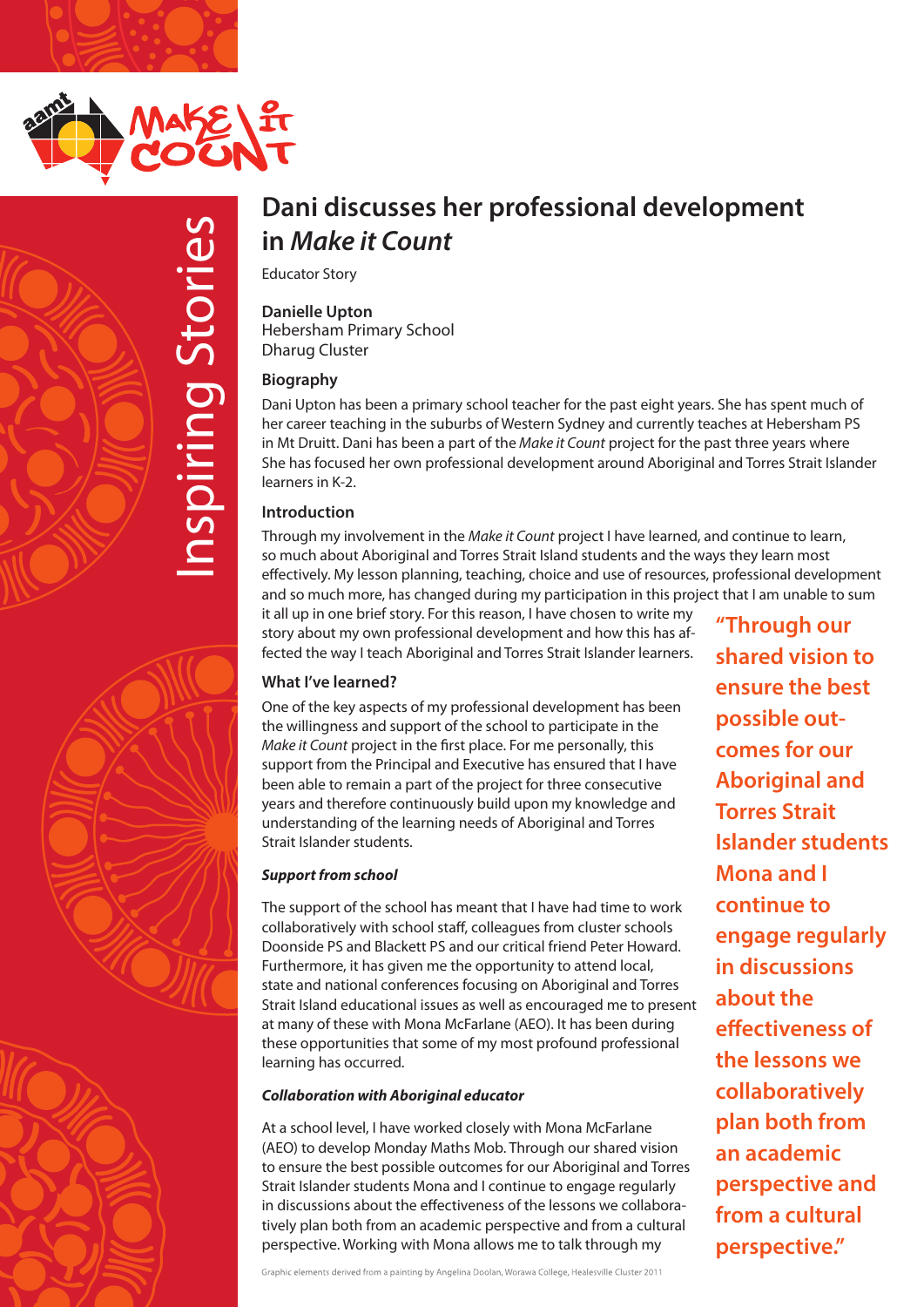



### *Building relationships*

The students themselves, both Aboriginal and non-Aboriginal, have challenged my rationale for how I implement the Monday Maths Mob program in Kindergarten. Teaching Aboriginal and Torres Strait Islander students in a small group setting allowed me to make connections and build relationships with them each week. This was enhanced by the participation of some of the students' parents who were able to attend each Monday as I have been able to build a relationship with them and include them in their child's learning outside of the home environment. Through discussions with many of my non-Aboriginal Kindergarten students it was clear that they too were interested in being a part of the Monday Maths Mob and sharing in

numeracy activities that involved learning about Aboriginal and Torres Strait Island culture as well. Therefore along with Mona and Kindergarten staff members I have designed Maths Mob to work as an Aboriginal and Torres Strait Islander student group for the first semester of each year to ensure relationships can be built and then in Semester 2 the Aboriginal and Torres Strait Island students share Maths Mob with all Kindergarten students in their own classrooms.

### *Involving parents and carers*

As I mentioned, the involvement of parents and carers in the teaching and learning process has really helped me to recognise the significant role parents play in their child's learning as well as how much I can learn from them. More to this point, I have been privileged enough to meet a local Elder from the Dharug land, Uncle Wes, who came to our school as part of our Koori Club program. During these visits I was captivated by the stories that Uncle Wes shared with the

**"...the involvement of parents and carers in the teaching and learning process has really helped me to recognise the significant role parents play in their child's learning as well as how much I can learn from them...?**

students. I felt as though I finally understood the significance of storytelling in Aboriginal culture. I could see how Elders were people to be respected as the children respected him as an important elder who had an important story to share and how they sat totally engaged and listening to him share the stories he had been told as a young man, I was blown away. I could see how language was/is key to Aboriginal people and their culture and it really made me consider the effects of languages being lost through history has had such a profound impact.

## *My learning*

My professional development in the area of Aboriginal and Torres Strait Islander education has really been enhanced by our cluster's critical friend Associate Professor Peter Howard. Peter has made me think extensively about what I teach, how I teach it and why I teach it that way. He has helped me to see that there are always improvements that can be made, other factors to be considered and that there is no one 'right' way to achieve the best learning outcomes for Indigenous learners. He has highlighted to me, through the many thought provoking questions he has posed, that teaching and learning cycle is ever evolving, that the way I teach and what I teach needs to firstly consider the students in front of me and what their individual needs and wants may be and that how I relate the students I teach is as critical as the content I am teaching. I value greatly the impact Peter has had and continues to have on my teaching, as he often reminds me, no matter how long we have been teaching or how well we think we might be doing something, we always need someone to challenge us.

Through my involvement in the *Make it Count* team at Hebersham PS I have had many opportunities to attend a range of conferences focusing on Mathematics and on Aboriginal Education. Hearing from other educators at a local, state, national and international level has helped me to consider my pedagogy from a range of view points. At a local level, I recently heard John Williams (TITLE) speak at the Western Sydney Region Aboriginal Education Conference 2012. His presentation highlighted to me the impact of attendance on learning and how in many instances Kindergarten students had some of the highest levels of in attend-